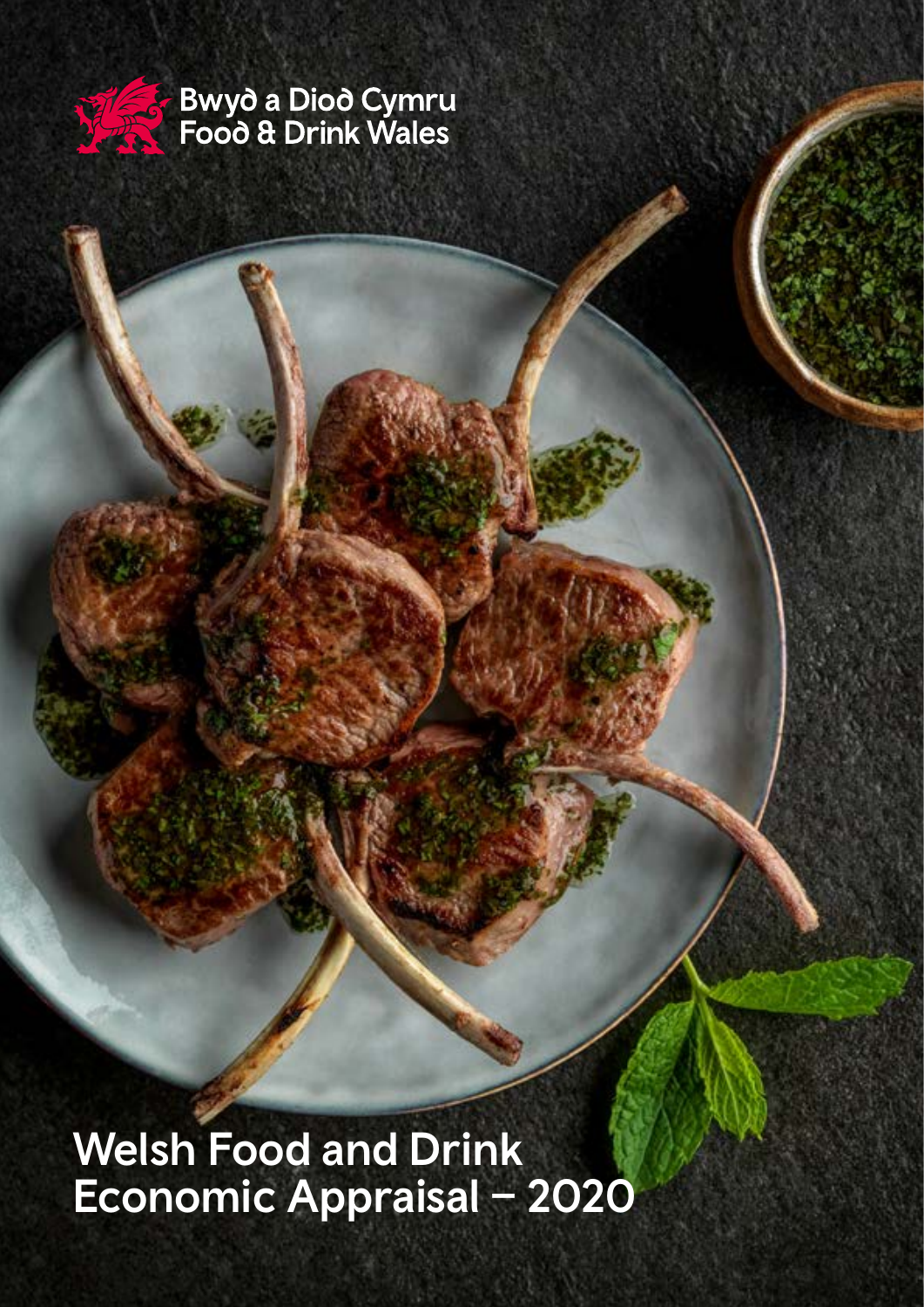Throughout 2020 the Welsh food and drink industry was heavily impacted by COVID-19. The figures utilised throughout this report range up to and include data from 2020, however this data is largely collected before or very early into the first lockdown in March. Due to this, the figures in this report will not fully reflect the impact of Covid felt throughout the Welsh food and drink industry across 2020.

### Food and Drink Supply Chain

The Welsh food and drink supply chain continued to grow into 2020 before Covid. Businesses in the sector had a total turnover value of £22.4bn for 2020, an increase of 1.2% from the £22.1bn for 2019. Exports across 2020 did see a drop compared to 2019, falling from £570m to £551m for 2020, a drop of 3.4%. GVA for Welsh food and drink increased by 3.9% from 2018 to 2019, from £3.70bn to £3.85bn<sup>1</sup>.

The number of business units in the sector rose slightly into 2020, increasing by 1% from 27,605 in 2019 to 27,815. 85% of the businesses within the sector were classified as Micro (employing fewer than 10 people) in 2020, the same amount as the previous year. Compared to the other UK nations Wales had the second highest proportion of Micro businesses in the food and drink supply chain, with England at 78%, Scotland 79% and Northern Ireland 90%.

In 2019 the supply chain employed 239,300 individuals in Wales - up by 4.3% from 2018 accounting for 17.8% of Wales' total workforce. 48% of employees, agricultural labourers and farmers in the sector worked full-time equivalent (FTE). Median annual earnings in the sector for 2020 were £16,930, up by 9.4% from 2019. The UK median salary for the sector was £17,827 in 2020, which had increased by 3.6% on the year prior. 51% of employees in the Welsh food and drink supply chain earned the living wage in 2020, up from 44% in 2019.

Welsh food and drink continued to expand its award winning products, winning 198 great taste awards in 2020, up from 196 the year before. In 2021 Wales also acquired a new protected food name under the new UK Geographic Indicator Schemes, Gower Salt Marsh Lamb, bringing the total number of protected food names up to 17.

#### Number of Employees in Key Food and Drink Supply Chain Sectors, 2019



*Source: Welsh Government analysis of the Business Register and Employment Survey (BRES).*

<sup>1.</sup> The GVA values in this report are lower than previous years due to a change in methodology. This methodology and definition change are detailed in Appendix B.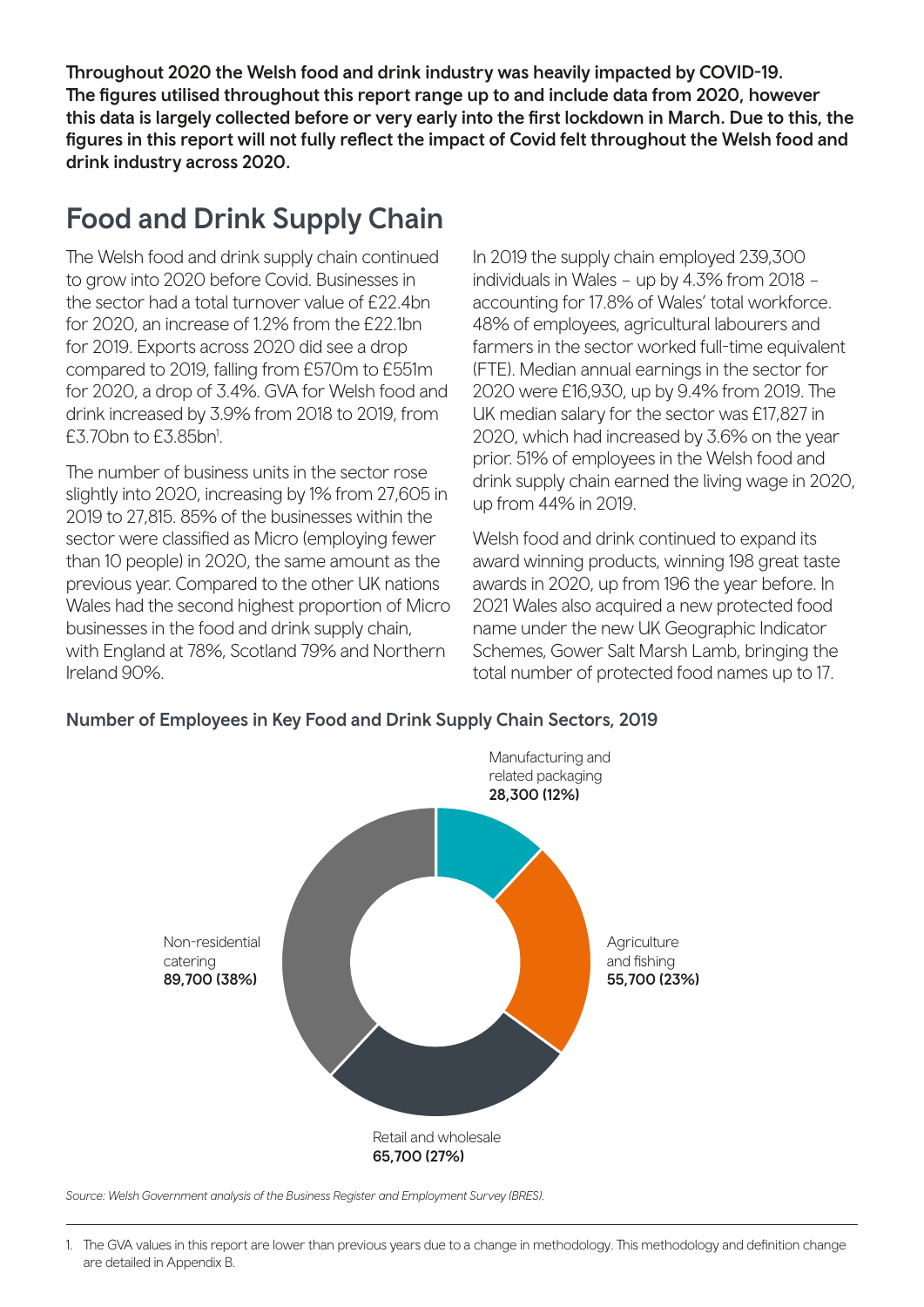### Food and Drink Supply Chain – Focusing on Growth

Whilst the number of businesses in the sector increased year on year, the majority of these were Micro (less than 10 employees) or Small (10-49 employees). There were 685 new Micro and 630 new Small businesses from 2014 to 2020, however only 65 new Medium businesses (50-249 employees), whilst the number of Large businesses (250+ employees) decreased by 10, from 85 to 75, indicating businesses may have struggled to transition from small to medium, and medium to large.

Additionally, 38% of employees in the sector worked for Micro and Small businesses, and 54% for Large businesses, indicating that Medium sized firms had a much lower employment share of the market, at just 8%.

The sub-sector which had the largest growth in business units from 2014 to 2020 was Food Catering, with 1,485 new units, which also had the largest growth in Micro (+950), Small (+490) and Medium (+40) business units of the sub-sectors. Agriculture and Fishing had the largest decrease in business units, reducing by 170, followed by The Food Wholesale and Retailing sector, which decreased by 75.

Outside of the Food Catering sector Drinks had the largest increase in the number of Micro businesses (+55, accounting for the entirety of new businesses for the sector); Food Wholesale and Retailing had the highest growth of Small businesses (+120) and Medium businesses (+15); and the Other Food Products sector had the biggest increase in Large businesses (+5).



#### Local Unit Counts by Sector, 2020 Turnover by Sector (£millions), 2020



*Source: Welsh Government Analysis of the Inter-Departmental Business Register (IDBR)*

| <b>Business size</b> | <b>Local units 2020</b> | % of total units | Turnover 2020<br>E(m) | % of total<br>turnover | <b>Employment 2020</b><br>(000's) | % of total<br>empoyment |
|----------------------|-------------------------|------------------|-----------------------|------------------------|-----------------------------------|-------------------------|
| Large (250+)         | 75                      | 0.3%             | 14.452                | 64.6%                  | 101.3                             | 54.0%                   |
| Medium (50-249)      | 390                     | 1.4%             | 2.044                 | 9.1%                   | 15.9                              | 8.5%                    |
| Small (10-49)        | 3,595                   | 12.9%            | 1,979                 | 8.8%                   | 34.1                              | 18.2%                   |
| Micro $(0-9)$        | 23.750                  | 85.4%            | 3.908                 | 17.5%                  | 36.3                              | 19.3%                   |
| <b>Total</b>         | 27,815                  | 100.0%           | 22,383                | 100.0%                 | 187.7                             | 100.0%                  |

*Source: Welsh Government Analysis of the Inter-Departmental Business Register (IDBR). The employment figures in this table are taken from the IDBR, unlike the employment figures discussed during the other sections of this report, which are from the Business Register Employment Survey (BRES). BRES*  data is recommended to be used over the IDBR when discussing employment figures, however for the purposes of comparing employment figures across business sizes, IDBR employment data has been used. The employment figures in the table above do not include a significant portion of *agriculture labour.*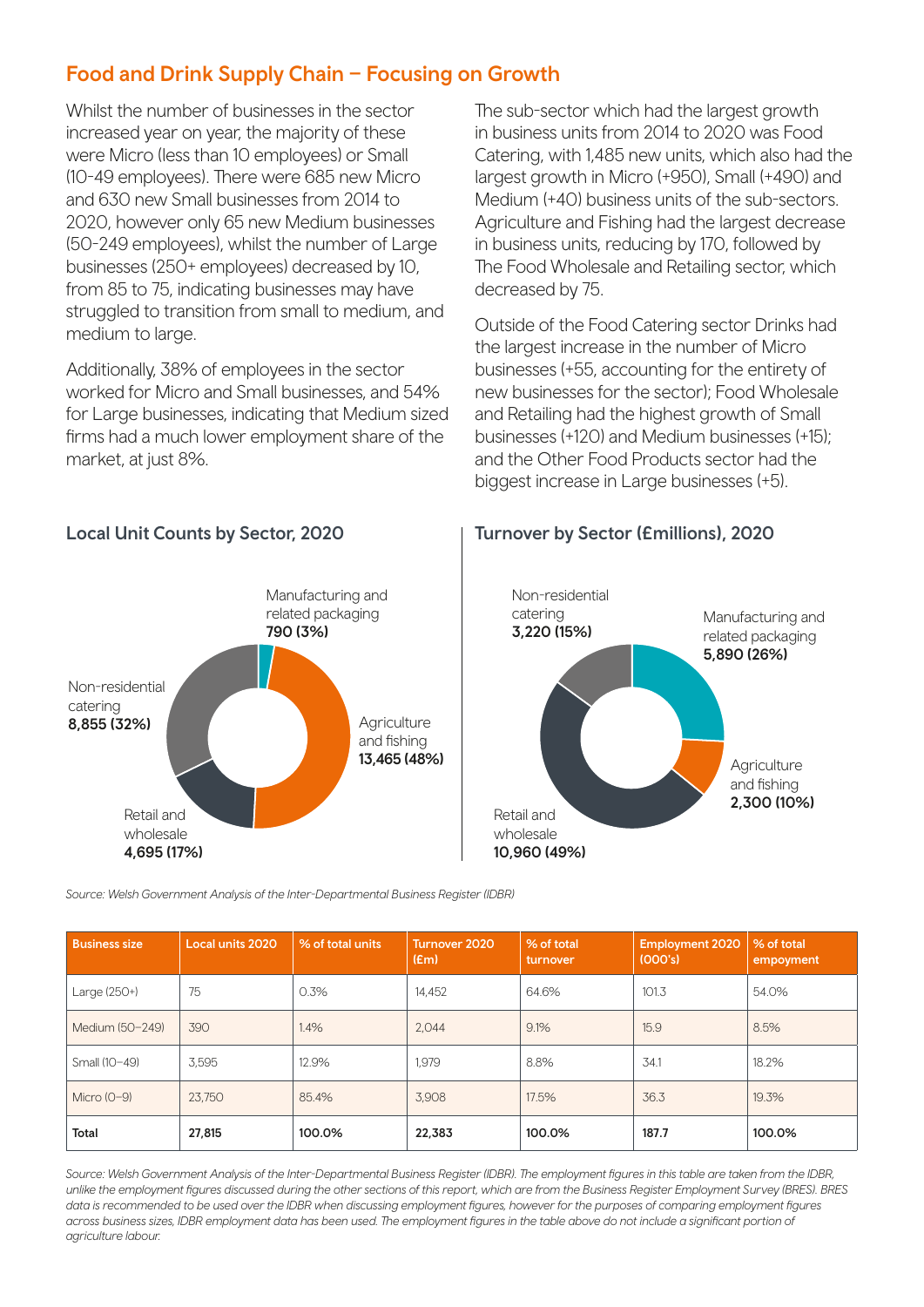### Food Foundation Sector

The Welsh Food Foundation Sector incorporates food and drink businesses that produce, process, manufacture and wholesale food and drink goods, including secondary businesses required in the food and drink industry<sup>2</sup>.

In 2020 the sector experienced a slight decline from 2019, with turnover decreasing by 3.2% from £8.2bn to £7.9bn. Since 2015 however the sector has seen significant growth, increasing by 12.5% from £7.0bn.

There were 1,465 local business units in the sector in 2020, an increase of 125 since 2015. 72% of the businesses in the sector were classified as

Micro in 2020, 1% more than 2019. This is similar to the figures of the other UK nations, with England at 75%, Northern Ireland at 70%, and Scotland at 65%.

The sector employed 33,600 people in 2019, a 6.6% decrease from the 36,000 in 2018. The median salary for the sector in Wales was £24,008 in 2020, increasing by 4.5% since 2019. Across the same period the UK median earnings increased by 3.2%, up to £25,548. 73% of all workers in the Welsh Food Foundation Sector earned at or above the living wage in 2020, up from 69% in 2019.



#### Turnover by Sector 2015–2020, (£millions)

*Source: Welsh Government analysis of the Inter-Departmental Business Register (IDBR).*

<sup>2.</sup> Such as the manufacture of plastic and glass products used in the food system. A full breakdown of the categories that make up the foundation sector can be seen by going to the following link: https://businesswales.gov.wales/foodanddrink/welsh-food-drink-performance/economic-review-welsh-food-and-drink-sector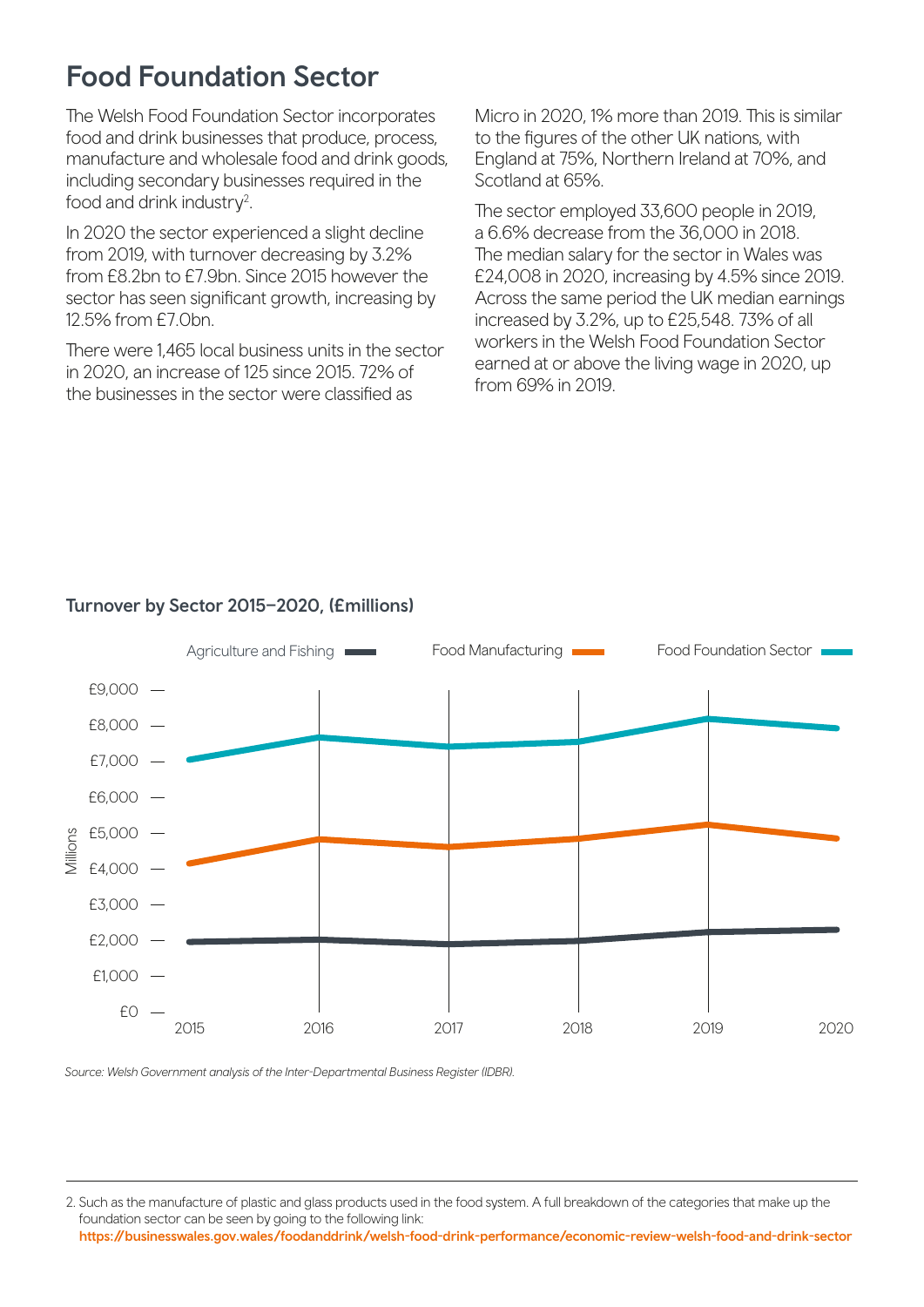### Food and Drink Manufacturing

Similarly to the Foundation sector, the Welsh Food and Drink Manufacturing sector also experienced a slight decline in 2020. Turnover for the sector decreased by 7.4% from 2019 to 2020, from £5.2bn to £4.9bn. GVA for the sector was £1.74bn in 2019, an increase of 1.6% from £1.72bn in 2018.

The sector employed 22,200 in Wales in 2019, down by 8.7% from the 24,315 in 2018. 93% of employees in the Welsh food and drink manufacturing sector worked full-time equivalent (FTE). The median salary for the sector in 2020 was £23,504, increasing by 8.9% from £21,580 the previous year. In 2020 68% of individuals in the sector were earning the living wage, up from 65% the year before.

There were 590 food and drink manufacturing businesses units in Wales in 2020, up from 585 the previous year.

69% of the 590 businesses units were classed as Micro, this is equivalent to England which is also at 69%, but higher than NI (64%) and Scotland (59%).

In 2020 the business birth rate was 14% in the sector with 60 new businesses, up from 11% in 2019. The 5-year survival rates for businesses in the sector from 2015–2020 is 40%, down from the 2014-2019 value of 45%.

Over a longer term period the sector has seen strong growth; turnover increased by 17% from 2015 to 2020 (from £4.2bn to £4.9bn), and GVA increased by 21% from 2015 to 2019 (from £1.44bn to £1.74bn). Additionally, the median salary increased by 26.4% from 2015 to 2020 (from £18,598 to £23,504), greater than the UK increase of 16.3% over the same period.



#### Turnover by Sector 2015–2020, (£millions)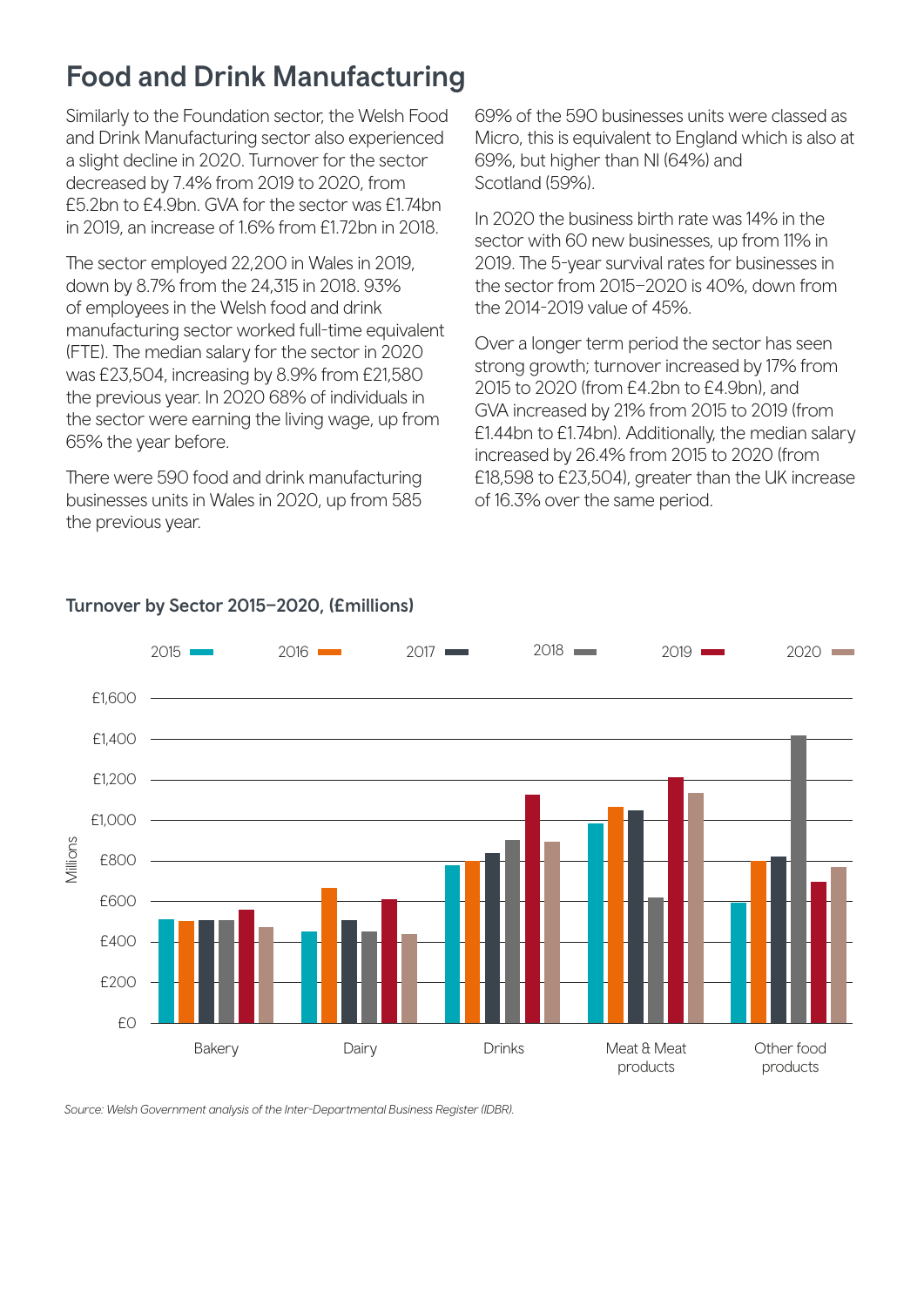### Meat and Meat Products

The Welsh Meat and Meat Products sector had a turnover of £1.1bn in 2020, a decrease of 6.4% from £1.2bn the previous year.

The sector employed 5,155 individuals in 2019, down by 4.2% from 5,380 in 2018. 95% of the individuals employed in the sector in 2019 worked full-time equivalent (FTE). The median wage for the sector in 2020 was £21,531, an increase of 4.7% from the previous year. In 2020 60% of employees in the sector were earning the living wage, up from 56% in 2019.

There were 65 business units in the sector in 2020, equivalent to 2019. Up to January 2021 the number of establishments approved for handling, preparing, or producing meat products was 44 for red meat and 30 for poultry. This is slightly lower compared to the previous year, which had 47 for red meat and 33 for poultry.

The total value of exports for meat and meat products in 2020 was £199m. This is comprised of £54.9m of live animal exports, and £144.5m of meat products. This figure has increased by 17% from the previous year, from a value of £171m. Individually the export of live animals increased by £7m, and meat products by £21.4m year on year.

According to HCC, in 2020 exports of sheep meat of Welsh origin were worth approximately £153m, which alongside exports of offal were estimated to be worth a total of £156m. In terms of value, approximately 90% of exported sheep meat went to the EU. Exports of Welsh beef in 2020 was estimated to be worth £54m, of which approximately 82% was exported to the EU.

Retail spend on meat in Wales increased by 10.4% in 2020 when compared to 2019, up to a value of £912m. The level of growth was slightly lower than all of the UK, which had an increase of 11.1%. The increase of meat expenditure in retail is likely impacted by the closure of the service sector due to Covid, increasing the supply and demand of meat through retail stores.

In retail chilled ready meals continued to hold the highest share of the category, despite its share decreasing by 2.2%. This category is followed by fresh poultry and fresh beef. These three areas combined account for 42.4% of retail spend on meat.



The Welsh Meat and Meat Products sector had a turnover of £1.1bn in 2020, a decrease of 6.4% from £1.2bn the previous year.

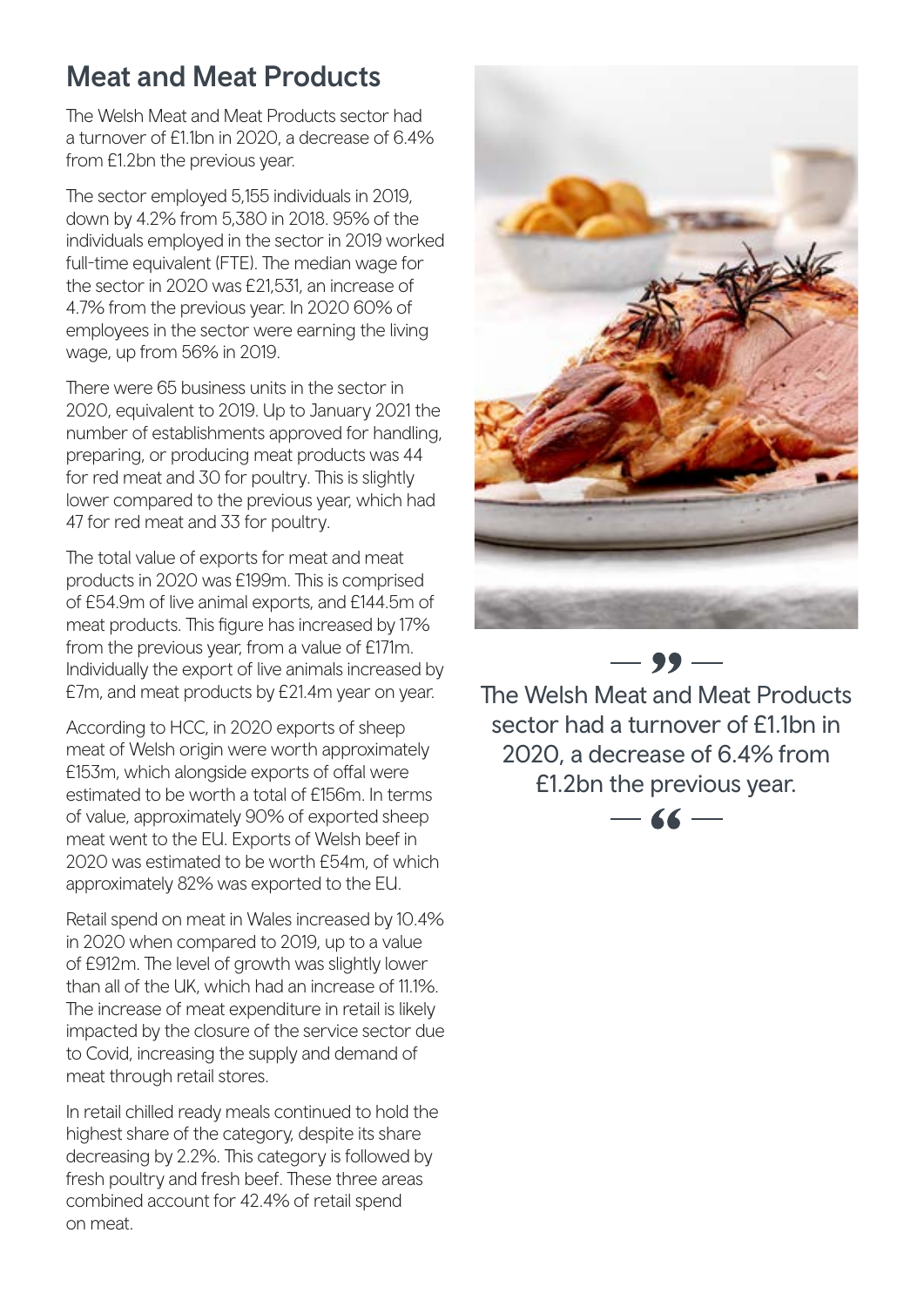# Drinks

The drinks sector in Wales had a turnover of £896m in 2020, decreasing by 20.4% from £1.1bn in the previous year. Whilst the year on year change is significant, the 2020 turnover is consistent with the 2018 value of £902m, indicating that the 2019 turnover may have been higher than standard.

The sector employed 1,300 individuals in 2019, down by 21.7% from 1,665 in 2018. 90% of the 1,300 employees worked FTE. The median salary for the sector was £35,583 in 2020, an increase of 2.6% over the previous year. Across the UK the median salary for the sector was £33,843, decreasing by 1% year on year.

There were 125 business units in the sector in 2020, increasing from the 120 in 2019. 83% of the businesses in the sector are classified as Micro, up by 1% from the 82% figure in 2019.

The total value of exports of Welsh beverages was £20.4m in 2020, a decrease of 36% from the £32m value of 2019. The top destinations for drinks exports in 2020 were Ireland, the Netherlands and Spain.

Retail spend on drinks in Wales totalled £1.2bn in 2020, an increase of 31.2% compared to 2019. This retail spend growth on drinks was greater than the UK as a whole, which had a growth of 23.2% year on year.

Sales of Beers, Wines and Spirits (BWS) accounted for more than 2/3rds of the Welsh retail spend on drinks, with wine having the largest share of the three. Alcohol and soft drink mixers had significant growth, driven by more in-home alcohol consumption occasions during lockdowns. Ginger Ale had the highest growth out of all drinks categories.



 $-99 -$ 

The total value of exports of Welsh beverages was £20.4m in 2020, a decrease of 36% from the £32m value of 2019.

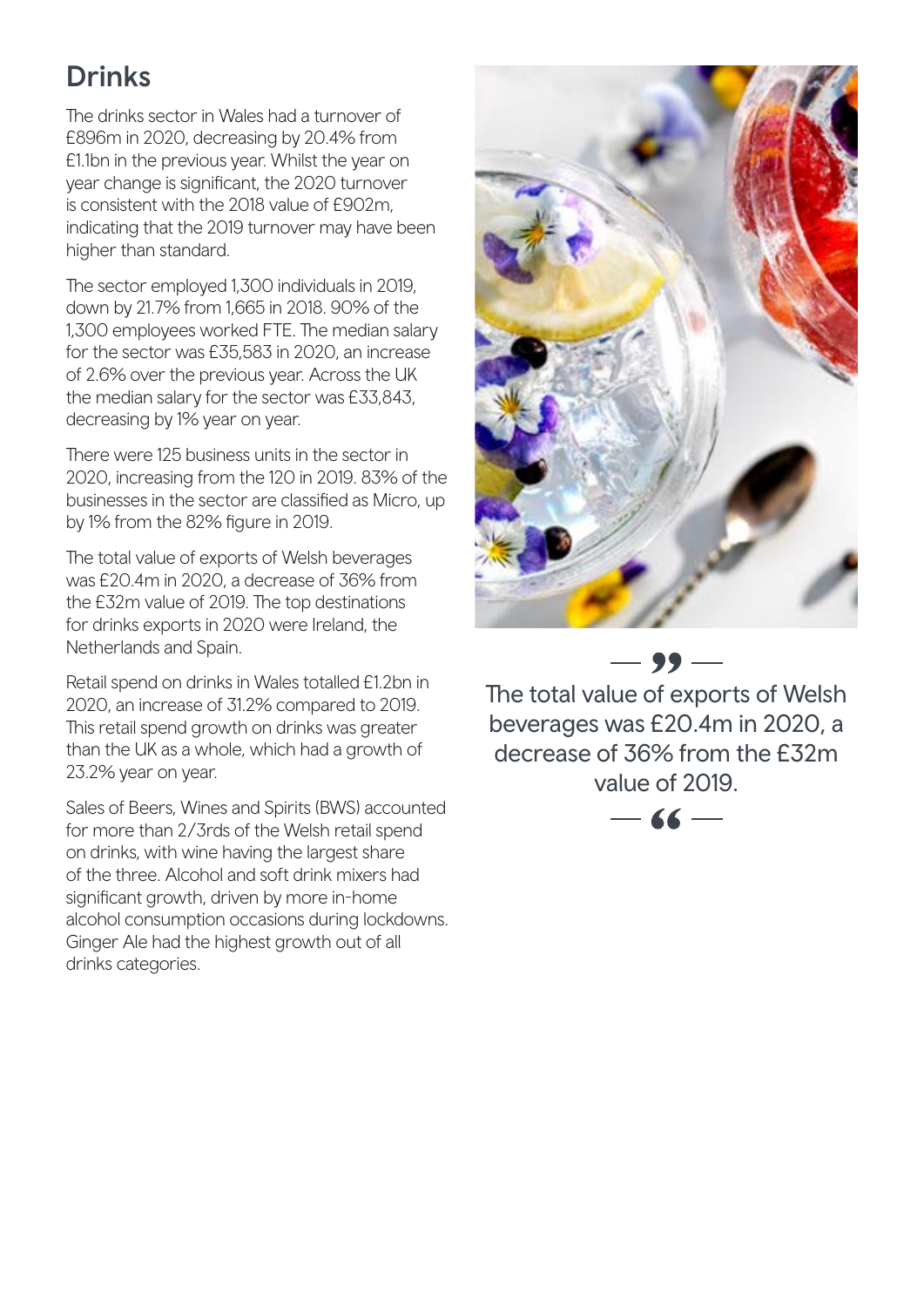### Other Food Products

The Other Food Products sector includes businesses involved in the following manufacturing activities: sugar, cocoa, chocolate, confectionary, tea, coffee and coffee substitute manufacturing, condiments and seasonings, prepared meals and dishes, and homogenised food preparation and dietetic food<sup>3</sup>.

Turnover for the Other Food Products sector was £768m in 2020, up by 10.1% from £697m in 2019.

The sector employed 6,700 individuals in 2019, a slight increase from the employment figure of 6,690 in 2018. 96% of those employed in the sector worked FTE in 2019. The median salary for the sector in 2020 was £24,981, an increase of 9.2% over the previous year. The UK had a slightly lower growth from 2019 to 2020, increasing by 3.1%.

There were 110 business units in the sector in 2020, increasing from the 100 units in 2019. 61% of the businesses are classified as Micro, up by 1% from 60% in 2019.

Welsh retail spend on Take Home Confectionery increased by 11.3% from 2019 to 2020, from £211m to £235m. Tea and Coffee also had similar growth in the Welsh retail market, increasing from £102m in 2019 to £113m in 2020, a growth of 11.4%. Take Home Confectionery and Tea and Coffee both grew overall for GB at a similar rate, with Take Home Confectionery spend increasing by 10.9% and Tea and Coffee spend increasing by 9.7%.

Retail spend on Chilled Ready Meals decreased in Wales from 2019 to 2020 by 2.9%, falling from £151m to £146m. The same category increased at the GB level by 1.4%.



 $-99-$ Turnover for the Other Food Products sector was £768m in 2020, up by 10.1% from £697m in 2019.



<sup>3.</sup> Examples of homogenised food preparation and dietetic food include baby formula, follow-on milk, gluten free foods, low sodium foods and diabetic foods.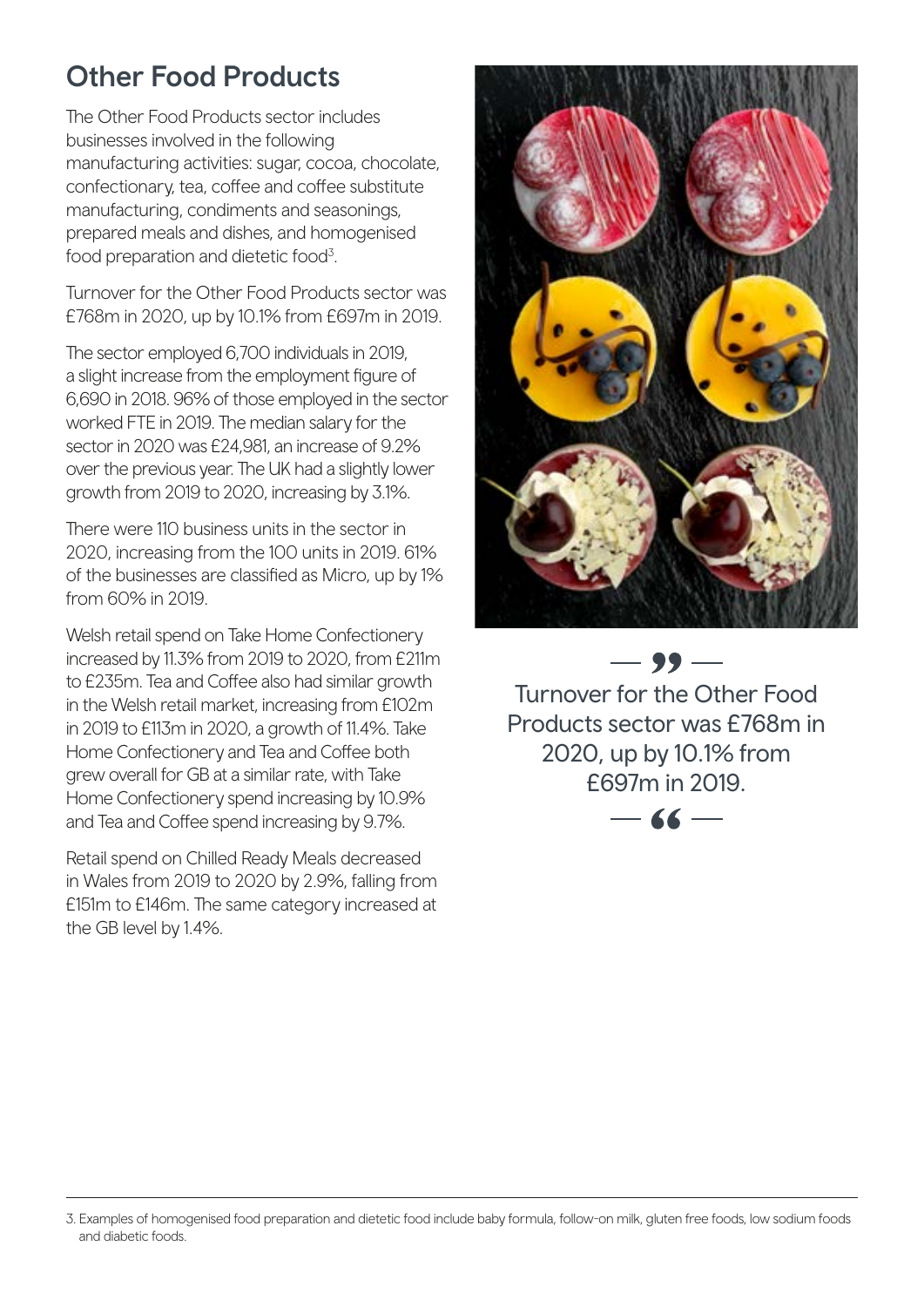# Dairy and Eggs

The Welsh dairy sector had a turnover of £441m in 2020, decreasing by 27.8% from £611m the previous year. Whilst the decrease year on year is significant, the long-term trend is relatively stable, with turnover decreasing by only 2% from 2018 to 2020. This is due to the large increase in 2019 reducing back to previous levels.

In 2019 the sector employed 1,070 individuals, a 30.2% decrease from 1,535 in 2018. 85% of those employed in the sector worked FTE, down from 93% the previous year. The median salary for the sector was £21,968 in 2020, down by 2.9% from 2019. The UK median salary was £27,505 in the same year, up by 7% from 2019.

In 2020 there were 50 business units in the sector, decreasing from 55 units in the previous year. 65% of these businesses were classified as Micro, up from 59% the prior year, and 17% are classified as Small, employing 10-49 individuals.

In 2020 there were 101 establishments approved for processing eggs or egg products, up from 98 the previous year, and 90 establishments approved for processing raw milk or dairy products, equivalent to 2019.

Numbers for Dairy cattle (female 2+ with offspring) have remained relatively constant in 2020 at 252,200, up slightly from 251,600 the previous year. The number of chickens used for egg production (including breeders) was 2.96m in 2020, up from 2.68m in 2019.

Retail spend on dairy products in 2020 was £528m, up by 15.8% compared to the previous year. This growth was higher than the UK overall, which grew by 13.2% from 2019 to 2020. Milk continued to have the highest share of dairy spend, with 'ambient milk' and 'defined milk and cream' having the strongest growth rates. These categories benefited from the demand for both long-life products and baking trends.



In 2019 the sector employed 1,070 individuals, a 30.2% decrease from 1,535 in 2018. 85% of those employed in the sector worked FTE, down from 93% the previous year.

 $-99-$ 

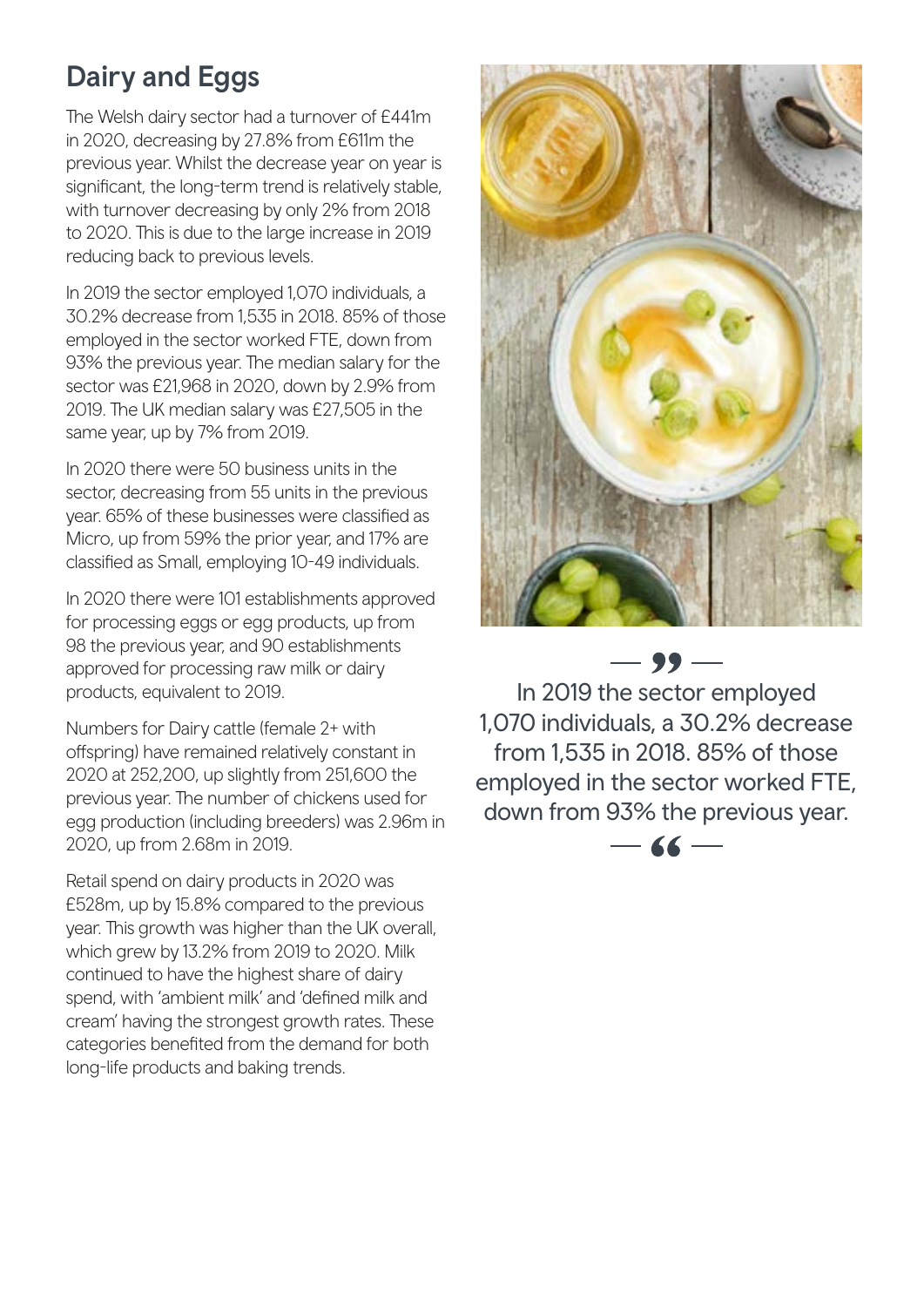# **Bakery**

The bakery sector in Wales had a turnover of £472m in 2020, down from £560m the previous year.

The sector employed 5,345 individuals in 2019, down from 6,125 in 2018, a decrease of 12.7%. 89% of those employed within the sector worked FTE, equivalent to the year before.

In 2020 there were 160 business units in the sector, a slight decrease on the 165 units from the previous year. 70% of the businesses were classified as Micro and employed fewer than 10 individuals, slightly higher than the 68% the previous year.

In 2020 the median salary for the sector was £20,662, 14.6% higher than the 2019 value of £18,032. The growth for the sector across the UK was 2.9% from 2019 to 2020.

Retail spend in the Welsh bakery sector was £473m in 2020, an increase of 6.2% compared to 2019. The growth for the entire market across the UK was slightly greater than Wales, with a value of 7.9%. Morning goods continued to have the highest spend share of the market in Wales at 23.2%, increasing its share by 0.8% compared to 2019. Frozen bread and fresh/chilled pastry had the strongest growth year on year, with spend on frozen bread increasing by 56.2% compared to 2019.



 $-$  99  $-$ 

Retail spend in the Welsh bakery sector was £473m in 2020, an increase of 6.2% compared to 2019.

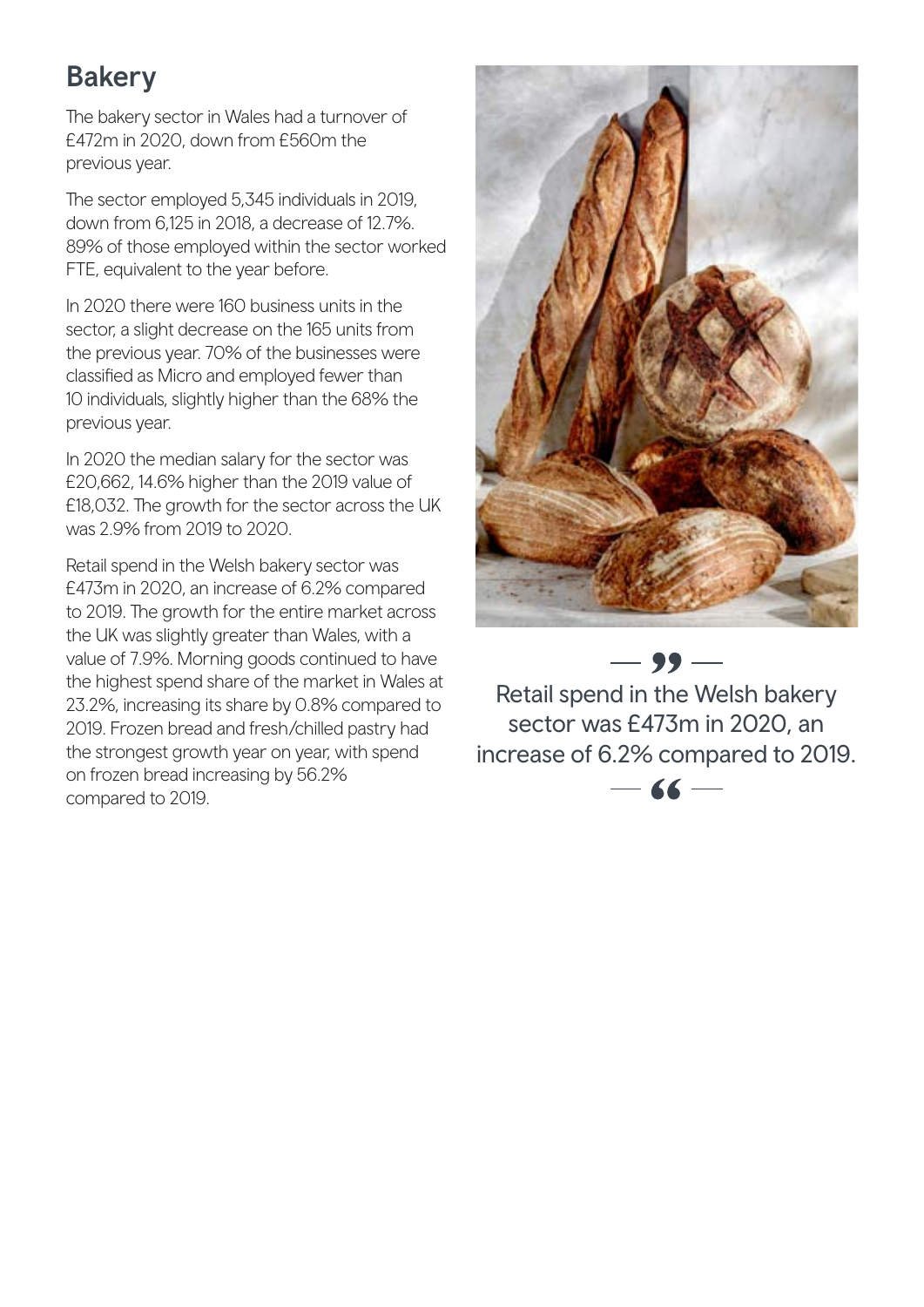### Retail and Wholesale

The retail industry had a turnover of £8.8bn in 2020, up by 2.6% from £8.6bn in 2019.

The sector employed 59,680 individuals in 2019, a 1.5% increase on the 58,795 employed in the sector in 2018. 27% of those employed in the sector worked full-time equivalent. The median salary of the sector in 2020 was £12,808, a slight decrease of 1.0% from the median salary of £12,934 in 2019. The median salary of the sector across the UK as a whole increased by 1.2%.

The percentage of FTE employees in the sector decreased from 2018 to 2019 from 29% to 27%, whereas in the UK it remained constant at 33%. This may be a potential reason as to why the median salary slightly decreased in Wales, compared to the UK which increased.

In 2020 there were 3,910 businesses units in the sector, relatively consistent with the 3,940 business units in 2019. 70% of the businesses in the sector were classified as Micro in 2020, the same as the previous year.

Total retail spend on grocery was £6.4bn in 2020, a 13.5% increase compared to the year before. The UK as a whole had similar growth at 12.3% across the same period.

Tesco accounted for 29.2% of the total spend share in 2020, the largest of any supermarket, increasing its share by 0.4% from 2019. Tesco is followed by Asda (14.9%), Morrisons (10.5%), Lidl (7.0%) and Aldi (6.1%) in respect to spend share in Wales.

The wholesale sector had a turnover of £2.1bn in 2020, up from £2.0bn in 2019.

The wholesale sector employed 5,985 individuals in 2019, a 12.3% decrease on the 6,825 employed in 2018. 84% of those in the sector worked FTE. The median salary in 2020 was £23,173 in the food wholesale sector, a 10.5% increase on the 2019 value of £20,975. Wales' median salaries increased at a greater rate than the UK, which had a growth rate of 3.5% from 2019 to 2020.



 $-99-$ The sector employed 59,680 individuals in 2019, a 1.5% increase on the 58,795 employed in the sector in 2018.

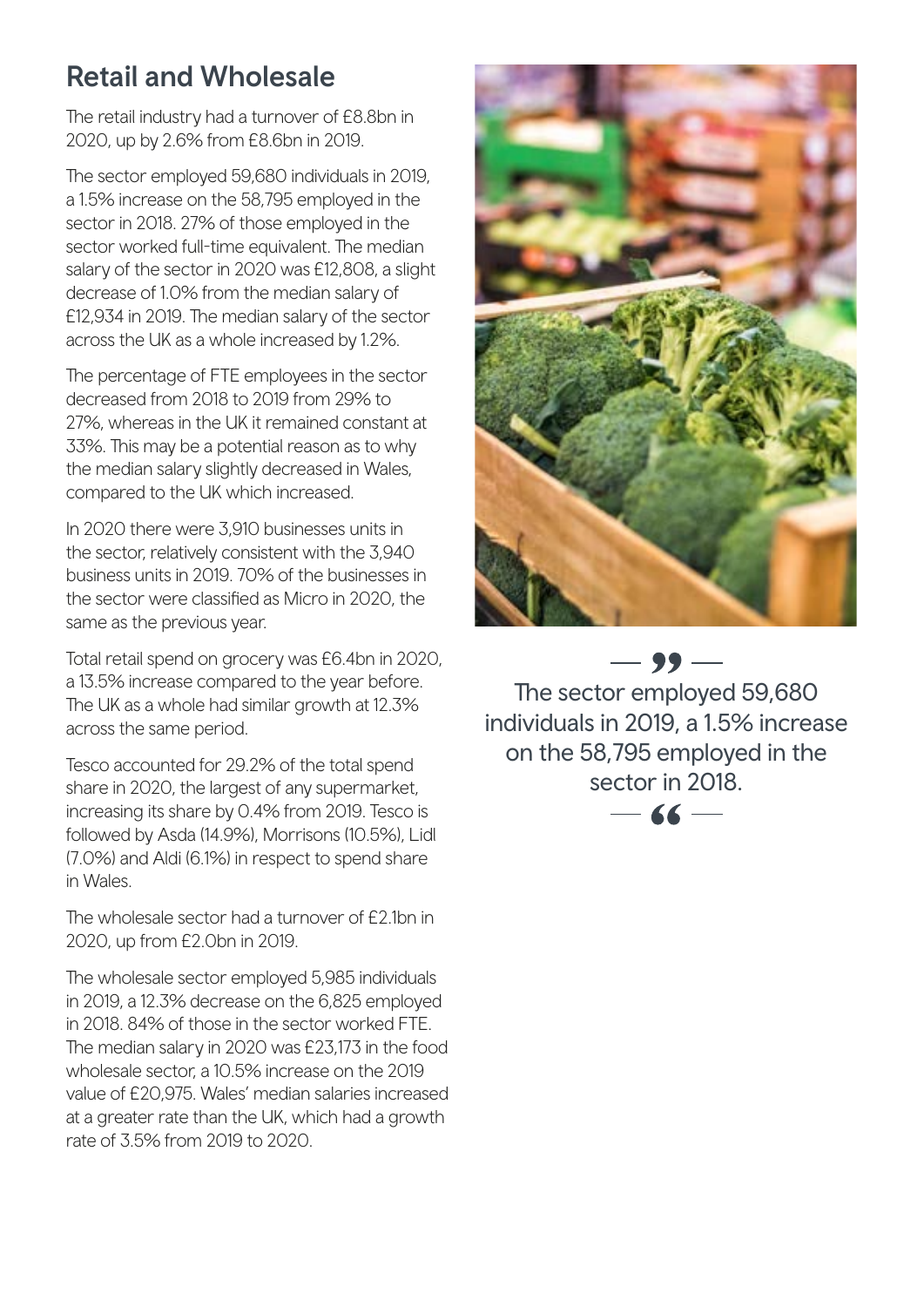# **Catering**

The catering sector incorporates all non-residential catering including restaurants and cafes, foodservice, mobile caterers, take away, and events catering.

The sector had a turnover value of £3.2bn in 2020, an 8% increase on 2019 (£3.0bn).

The sector employed 89,685 individuals in 2019, a 12.6% increase from 79,630 in 2018. 32% of those employed in the sector worked full-time equivalent. The median salary of the sector was £9,535 in 2020, a decrease of 13.3% from £10,998 in 2019. Median salaries also decreased at the UK level, falling by 6.8% from 2019 to 2020.

In 2020 there were 8,855 business units in the sector, a 4.2% increase compared to 2019, in which there were 8,500 units. 74% of the businesses in the sector were classified as Micro in 2020, employing fewer than 10 people. This is equivalent to 2019.

According to the Living Costs and Food Survey, people in Wales spent on average £34.90 per week on catering services (restaurants, café meals, alcoholic drinks away from home and take-away) in 2020, up slightly from £34.20 the previous year. This is the second lowest amount of the 4 UK nations, above Scotland but below England and NI.

Tourism food and drink expenditure increased by 10.6% in Wales from 2018 to 2019, increasing from £387m to £428m. This is a greater increase than GB as a whole, which increased by 5.4%



In 2020 there were 8,855 business units in the sector, a 4.2% increase compared to 2019, in which there were 8,500 units.

 $-99-$ 

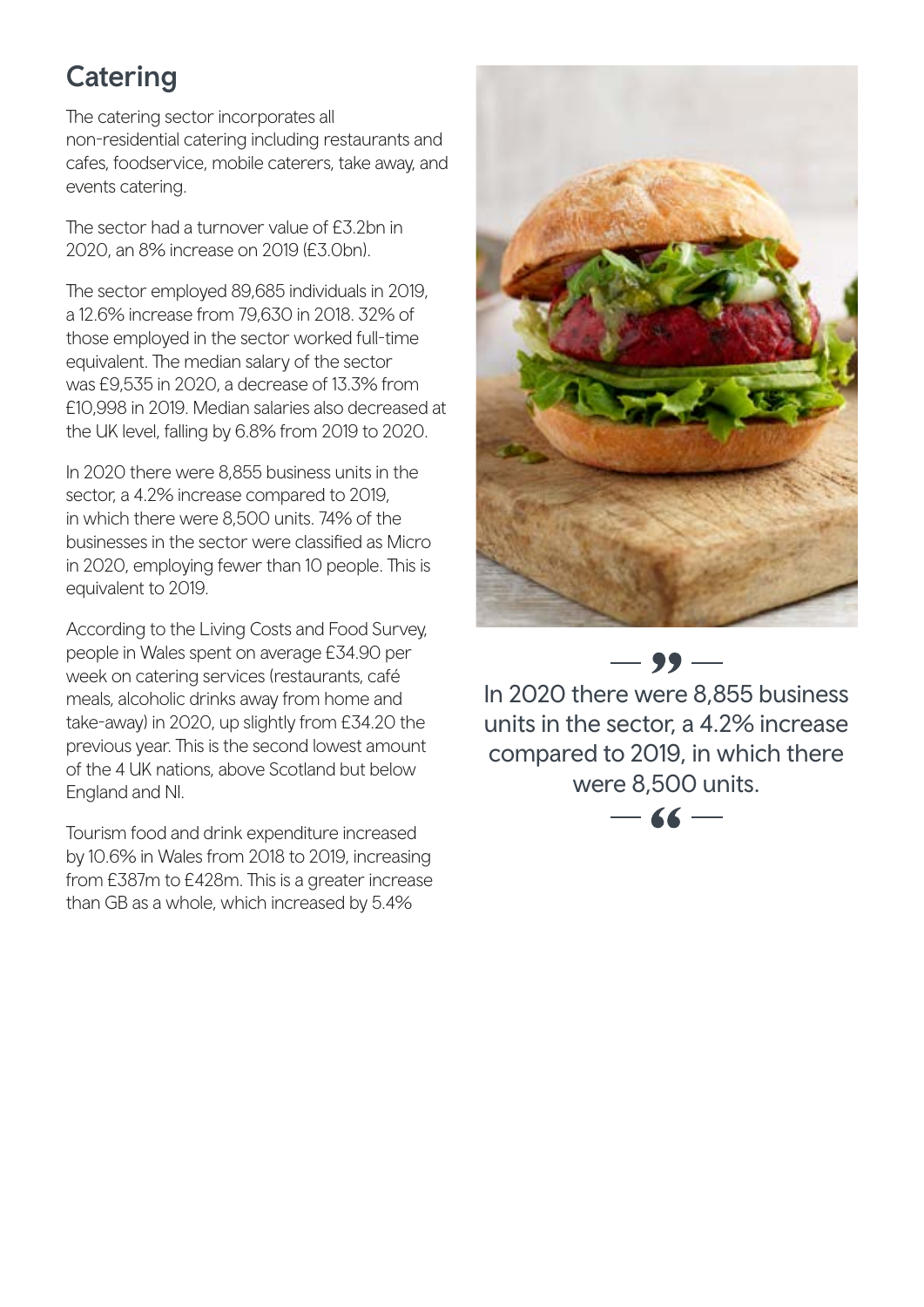# Appendix A: Welsh food and drink industries in context

| <b>Metric</b>                              | <b>Wales</b> | <b>UK</b>     | Wales as % of UK |  |  |  |  |
|--------------------------------------------|--------------|---------------|------------------|--|--|--|--|
| <b>Food and Drink Supply Chain</b>         |              |               |                  |  |  |  |  |
| Turnover 2019                              | £22.1bn      | £548.9bn      | 4.0%             |  |  |  |  |
| Local Units 2019                           | 27,605       | 457,965       | 6.0%             |  |  |  |  |
| GVA 2019                                   | £3.85bn      | £85.21bn      | 4.5%             |  |  |  |  |
| <b>Food Foundation Sector</b>              |              |               |                  |  |  |  |  |
| Turnover 2019                              | £8.2bn       | £228.6bn      | 3.6%             |  |  |  |  |
| Local Units 2019                           | 1,405        | <b>39,170</b> | 3.6%             |  |  |  |  |
| <b>Food and Drink Manufacturing Sector</b> |              |               |                  |  |  |  |  |
| Turnover 2019                              | £5.2bn       | £104.5bn      | 5.0%             |  |  |  |  |
| Local Units 2019                           | 585          | 13,590        | 4.3%             |  |  |  |  |
| GVA 2019                                   | £1.74bn      | £30.92bn      | 5.6%             |  |  |  |  |

#### Employment by Food and Drink Manufacturing sub-sector in Wales, 2019



Source: Welsh Government analysis of the Business Register and Employment Survey (BRES). The 'Remaining Sectors' category includes Prepared Animal Feed, Fruit and Veg, and Fish and Crustaceans.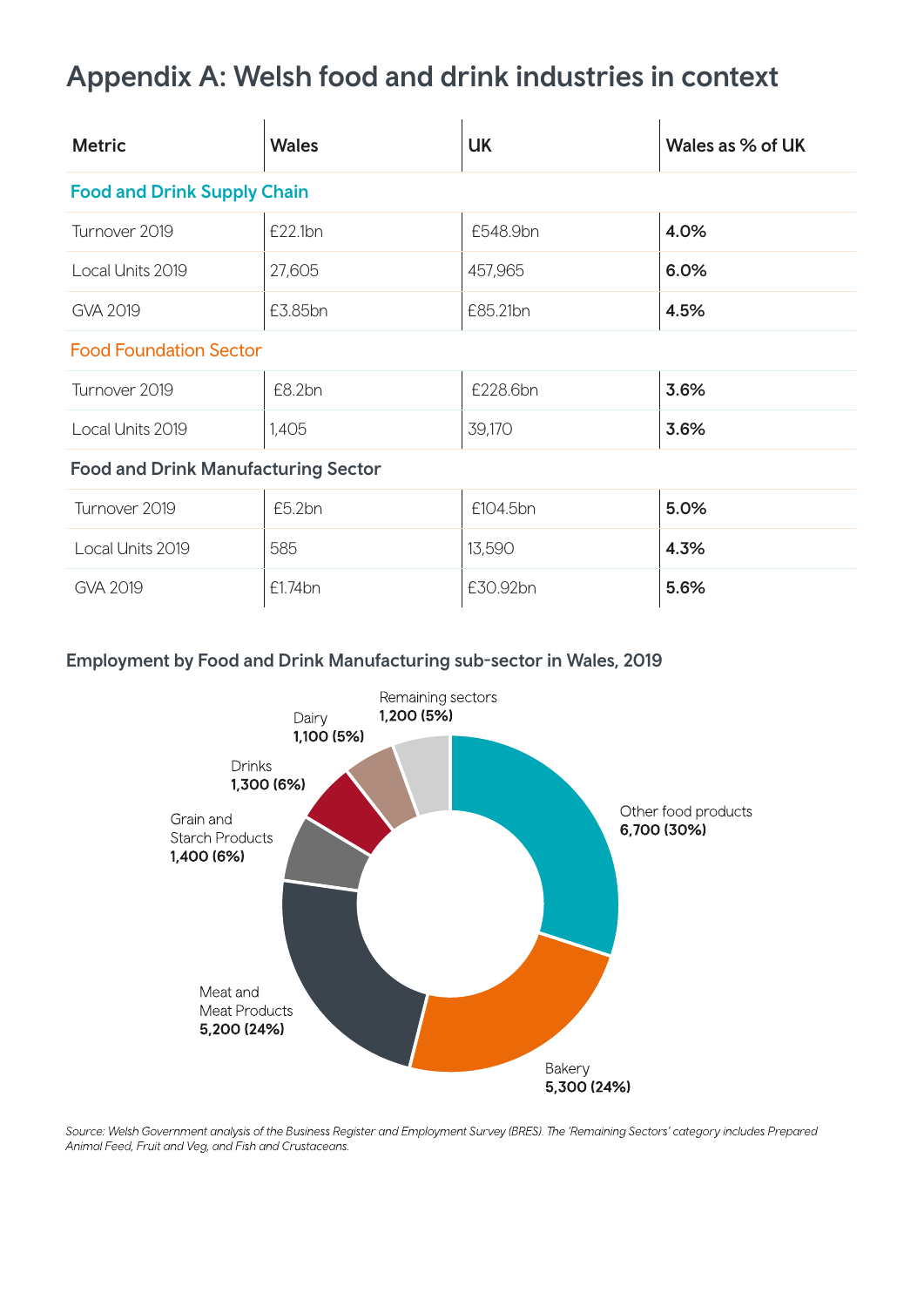#### Food and Drink Supply Chain: Turnover Growth 2014 – 2019



Food Foundation Sector: Turnover Growth 2014 – 2019



Food and Drink Manufacturing: Turnover Growth 2014 – 2019